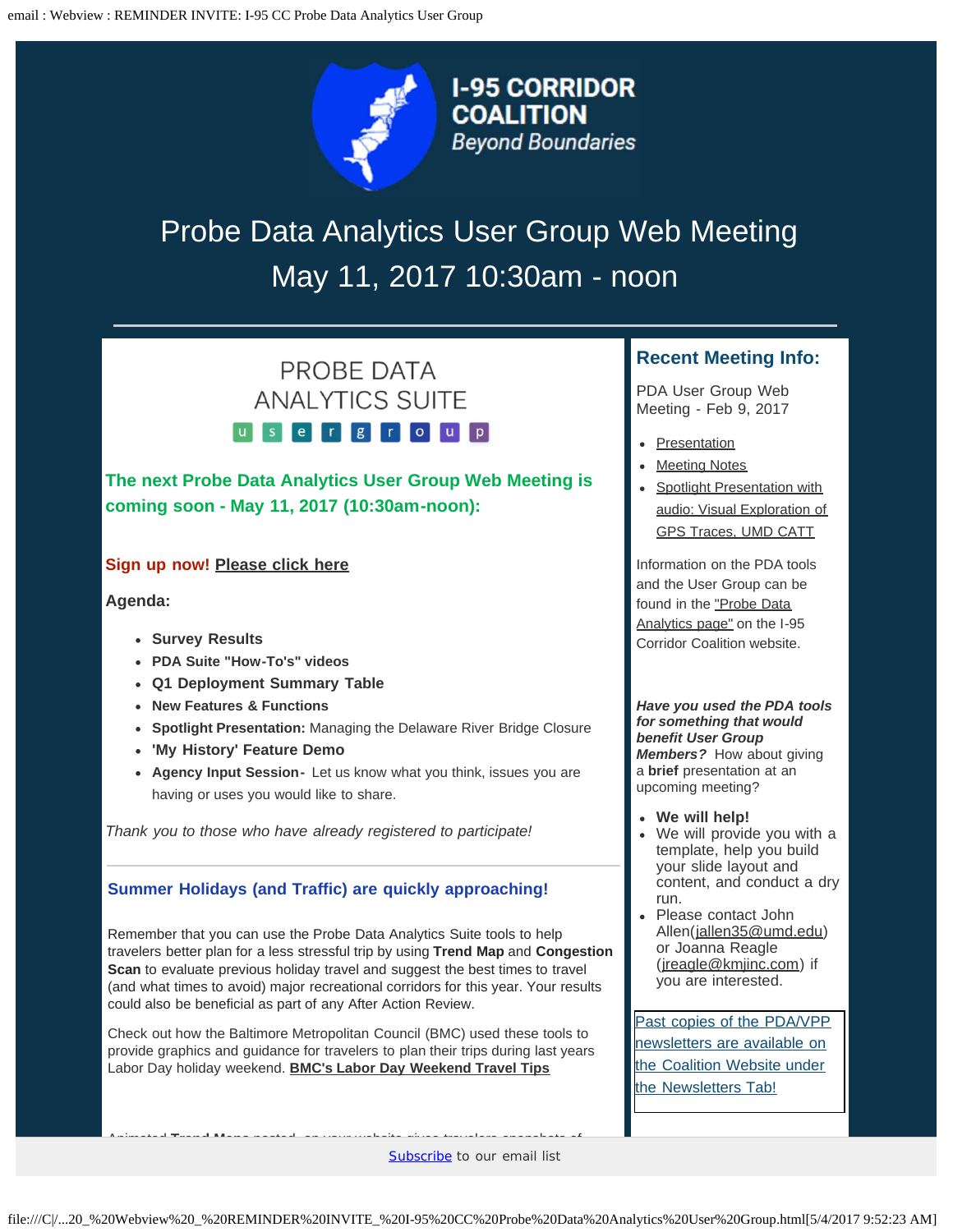

Use **Congestion Scan** to highlight particularly bad congested conditions, both temporally and spatially.



## **Questions or Concerns:**

General Coalition or PDA Questions: Denise Markow at 301-789-9088 or [dmarkow@i95coalition.org](mailto:dmarkow@i95coalition.org?subject=) **VPP Contracting Issues:** Kathy Frankle at 301-405-8271 or [kfrankle@umd.edu](mailto:kfrankle@umd.edu?subject=) Probe Data Analytics (Technical Support): UMD CATT Lab at [vpp-support@rtis.org](mailto:vpp-support@rtis.org?subject=) **PDA User Group Logistics:** Joanna Reagle at 610-228-0760 or [jreagle@kmjinc.com](mailto:jreagle@kmjinc.com)

**Share this email:**



**[Manage](https://app.e2ma.net/app2/audience/signup/39871/23651//)** your preferences | **[Opt out](https://t.e2ma.net/webview/9mjqn/2e7103d4808674f69d8d841bd72ddde2#)** using **TrueRemove**™ Got this as a forward? **[Sign up](https://app.e2ma.net/app2/audience/signup/39871/23651.22593635/)** to receive our future emails. View this email **[online](https://t.e2ma.net/webview/9mjqn/2e7103d4808674f69d8d841bd72ddde2#)**.